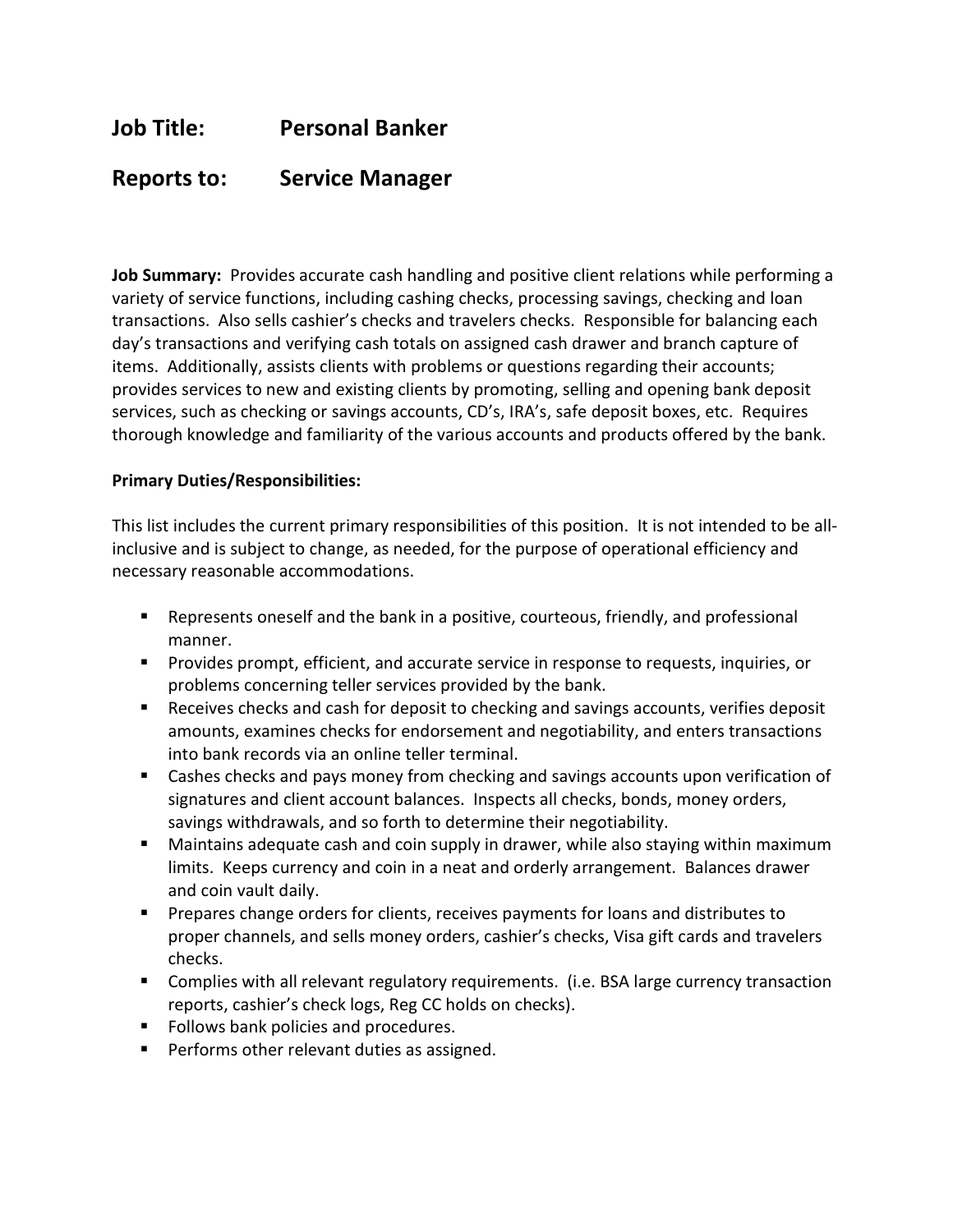### Additional Duties/Responsibilities:

This list includes the additional responsibilities of this position. It is not intended to be allinclusive and is subject to change, as needed, for the purpose of operational efficiency.

These additional responsibilities are performed on an as needed basis, majority of work will be handling teller services.

- Builds and maintains relationships with clients. Provides a superior level of service by identifying clients' needs, and recognizing and acting upon opportunities to refer and sell services and/or products provided by the bank.
- **Provides prompt, efficient, and accurate service in selling, promoting, and opening bank** services to new and existing clients.
- Assists clients with issues or questions concerning their accounts, explaining service charges, statement problems, product features, etc.
- **Enters account data into Fisery Premier Platform.**

### Education Requirements:

- High school diploma or equivalent required.
- Some college preferred.

#### Qualification Requirements:

- **Excellent organizational skills.**
- Excellent client service skills, including interpersonal and communication skills.
- Extensive knowledge and familiarity of the services and products offered by the bank.
- Ability to count and handle money accurately.
- **Proficient computer skills.**
- **Fiendly, outgoing, assertive, enthusiastic personality.**
- **Professional appearance and actions.**

#### Experience Requirements:

- At least one year banking experience in teller area/new accounts area, with excellent performance and balancing records required.
- **Previous customer service experience preferred.**